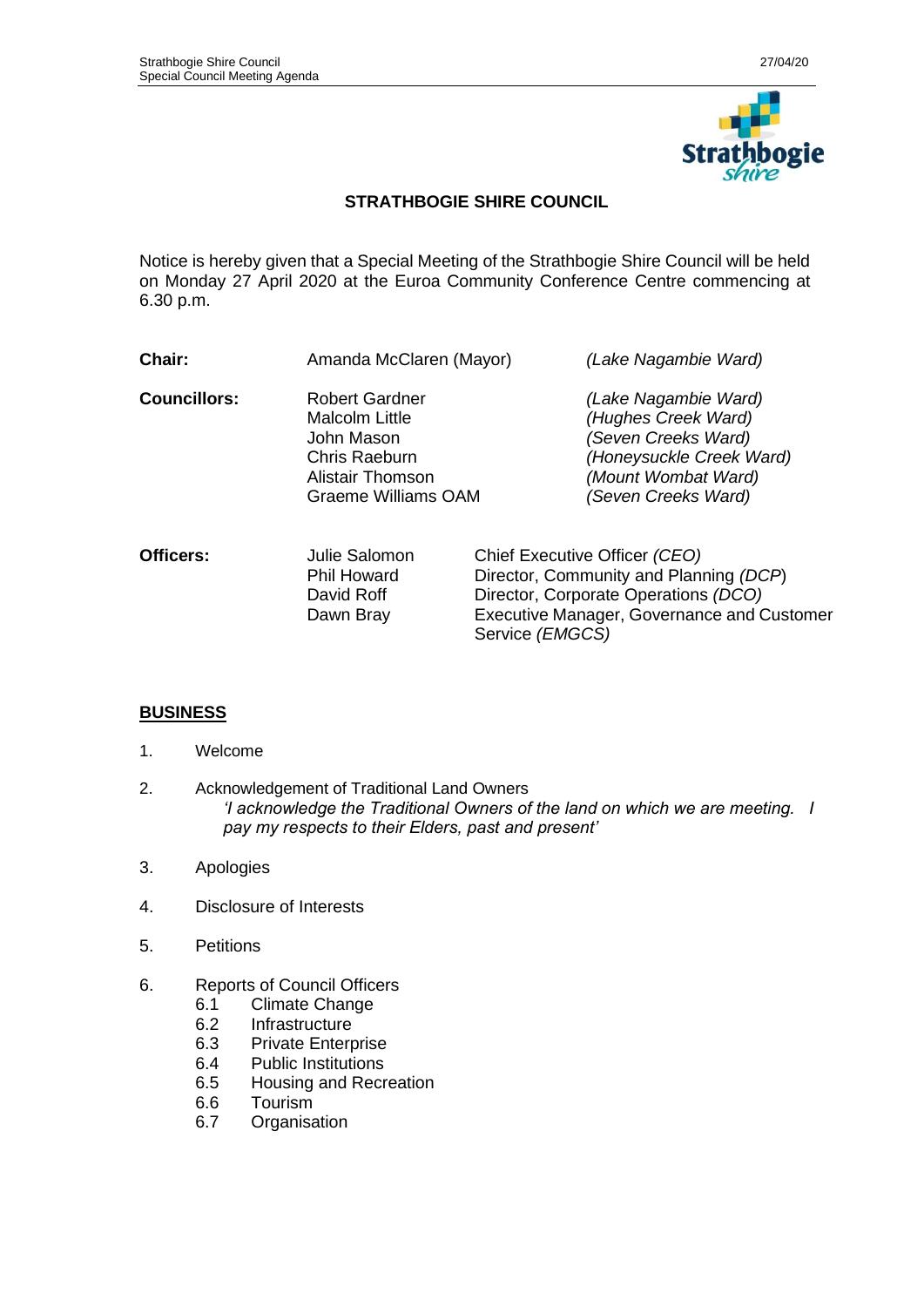- 7. Closure of Meeting to the Public to consider matters listed for consideration in accordance with Section 89(2) of the Local Government Act 1989
- 8. Confirmation of 'Closed Portion' Decision/s

Julie Salomon **CHIEF EXECUTIVE OFFICER**

24 April 2020

An audio recording of this meeting is being made for the purpose of verifying the accuracy of the minutes of the meeting, as per Local Law No. 1 - Meeting Procedure (2014) or as updated from time to time through Council Resolution.

Council does not generally permit individuals to make audio recordings of meetings. Individuals are required to make a written request addressed to the Council (Director, Corporate Operations) should they seek to obtain permission to do so.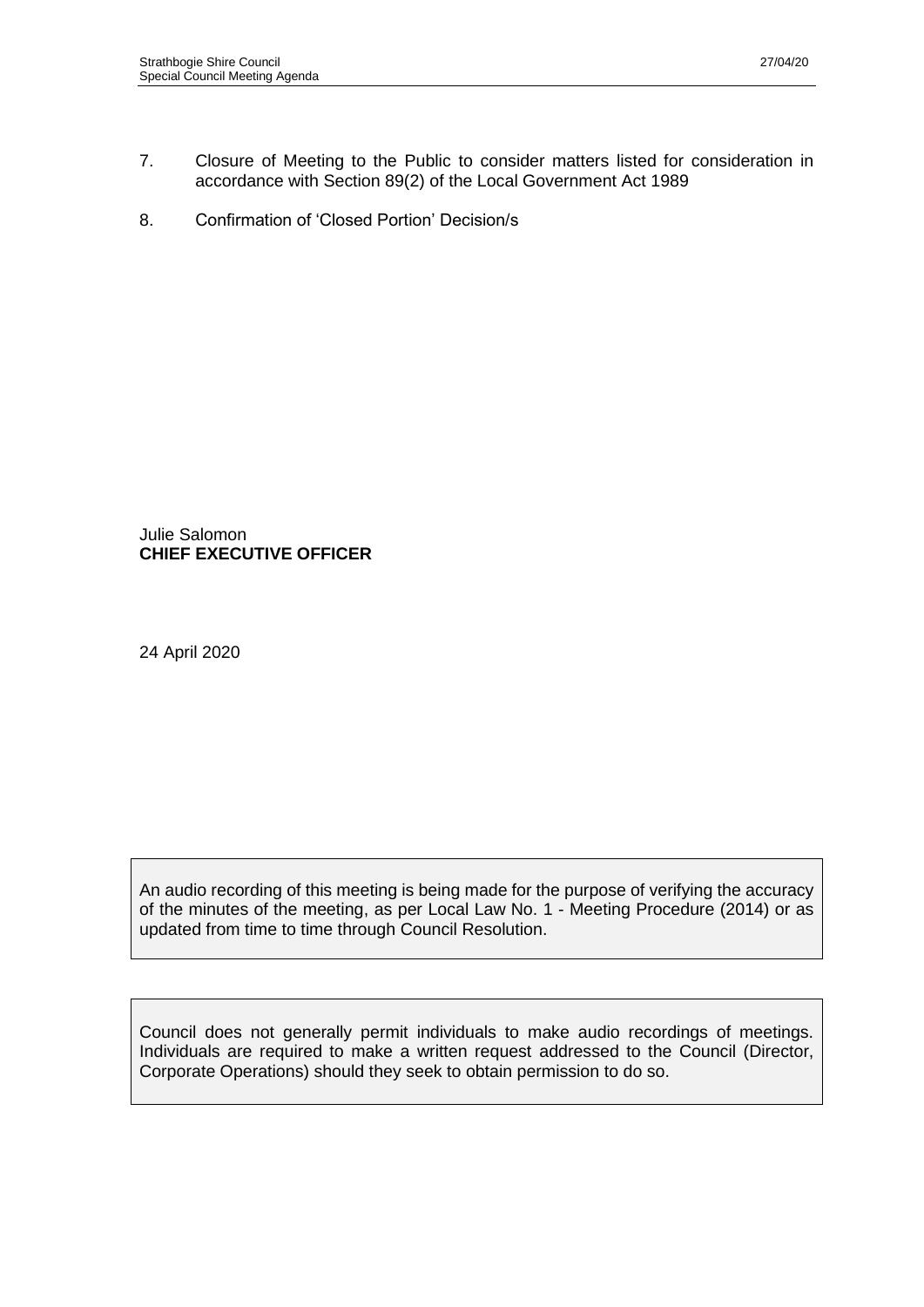# **REPORTS INDEX**

| 6.           | <b>REPORTS</b>                                                                                                                                                                                           |   |
|--------------|----------------------------------------------------------------------------------------------------------------------------------------------------------------------------------------------------------|---|
|              |                                                                                                                                                                                                          |   |
| 6.7          | Organisation                                                                                                                                                                                             |   |
|              |                                                                                                                                                                                                          |   |
| 6.7.1        | 2017 – 2021 Strathbogie Shire Council Plan (2020 Review)<br>(incorporating the 2020/21 to 2024/25 Strategic Resource Plan) -<br>Amended Actions and Strategic Indicators for Year Ending 30 June<br>2021 |   |
| 6.7.2        | Draft 2020/21 Strathbogie Shire Council Budget - Preparation of<br>Budget, Rating Strategy and Fees and Charges for Exhibition and<br>Comment                                                            | 4 |
| $\mathbf{7}$ | <b>CLOSURE OF MEETING TO THE PUBLIC</b>                                                                                                                                                                  |   |
|              | N/A                                                                                                                                                                                                      |   |
|              |                                                                                                                                                                                                          |   |
| 8.           | <b>CONFIRMATION OF 'CLOSED PORTION' DECISION/S</b>                                                                                                                                                       |   |
|              | N/A                                                                                                                                                                                                      |   |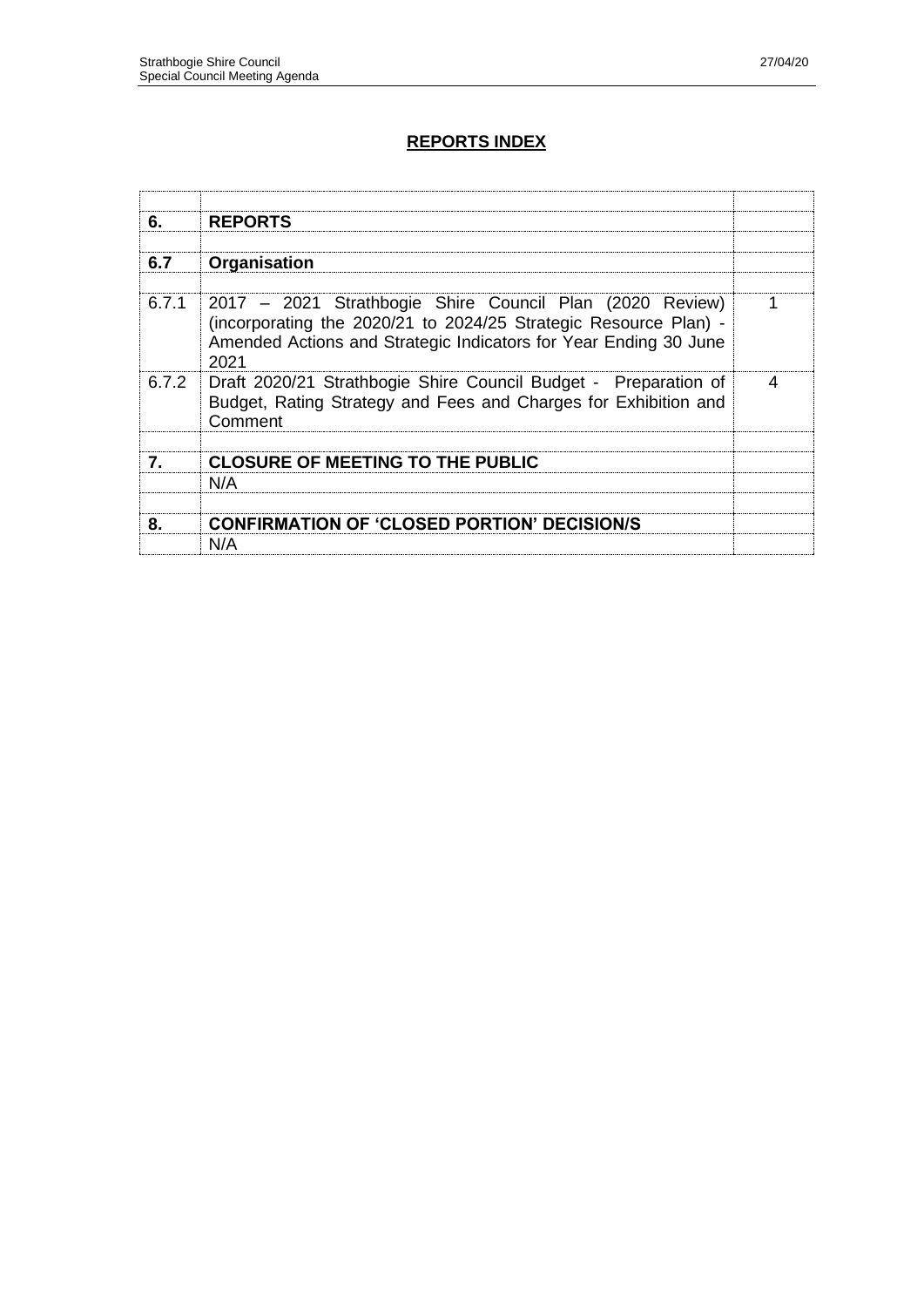# **6. REPORTS**

# **6.7 ORGANISATION**

#### **6.7.1 2017 – 2021 Strathbogie Shire Council Plan (2020 Review) (incorporating the 2020/21 to 2024/25 Strategic Resource Plan) - Amended Actions and Strategic Indicators for Year Ending 30 June 2021**

Responsible Director: Director Corporate Operations

### *EXECUTIVE SUMMARY*

In accordance with the requirements of Section 125 of the Local Government Act 1989, Council has amended the Actions and Strategic Indicators to its 2017 – 2021 Council Plan, which incorporates the 2020/21 to 2024/25 Strategic Resource Plan. Copies of the draft amendments to the Council Plan have been circulated to Councillors and a copy will be tabled for information and identification purposes, and appended to the Minutes of the meeting.

The Strategic Resource Plan will also be tabled for information and identification purposes, and appended to the Minutes of the meeting. Council is required, under Section 125 (2) (c), to exhibit the changes for comment to the public for at least 28 days, under Section 223 of the Act, when the Strategic Indicators which monitor achievement of the objectives have changed.

A resolution of Council is now required to give public notice that the amended Council Plan will be available for inspection, in accordance with Section 125 (9) of the Act, from 3 May 2020. Submissions will close at 5.00 pm on Wednesday 3 June 2020. A Special Council meeting will be held on Tuesday 16 June 2019 to receive / hear submissions to the amended Council Plan.

# *RECOMMENDATION*

- *1. That the adjustment to the strategic indicators and actions in the draft amended Council Plan be proposed.*
- *2. That the Chief Executive Officer be authorised to give public notice of the proposed adjustments in accordance with Sections 125 and 223 of the Local Government Act 1989. Submissions will close at 5.00 p.m. on Wednesday 3 June 2020.*
- *3. That Council receive / hear any:*
	- *(a) submission on the proposed adjustments made in accordance with Sections 125(9) and 223 of the Local Government Act 1989, and*
	- *(b) recommendations or Notices of Motion to make the adjustments proposed*

*at a Special Meeting of Council to be held on Tuesday 16 June 2020, commencing at 5.00 p.m. at the Euroa Community Conference Centre.*

*4. That Council adopt the 2017-2021 Strathbogie Shire Council Plan (2020 Review) at a Special Meeting of Council to be held on Tuesday 30 June 2020, commencing at 5.00 p.m. at the Euroa Community Conference Centre.*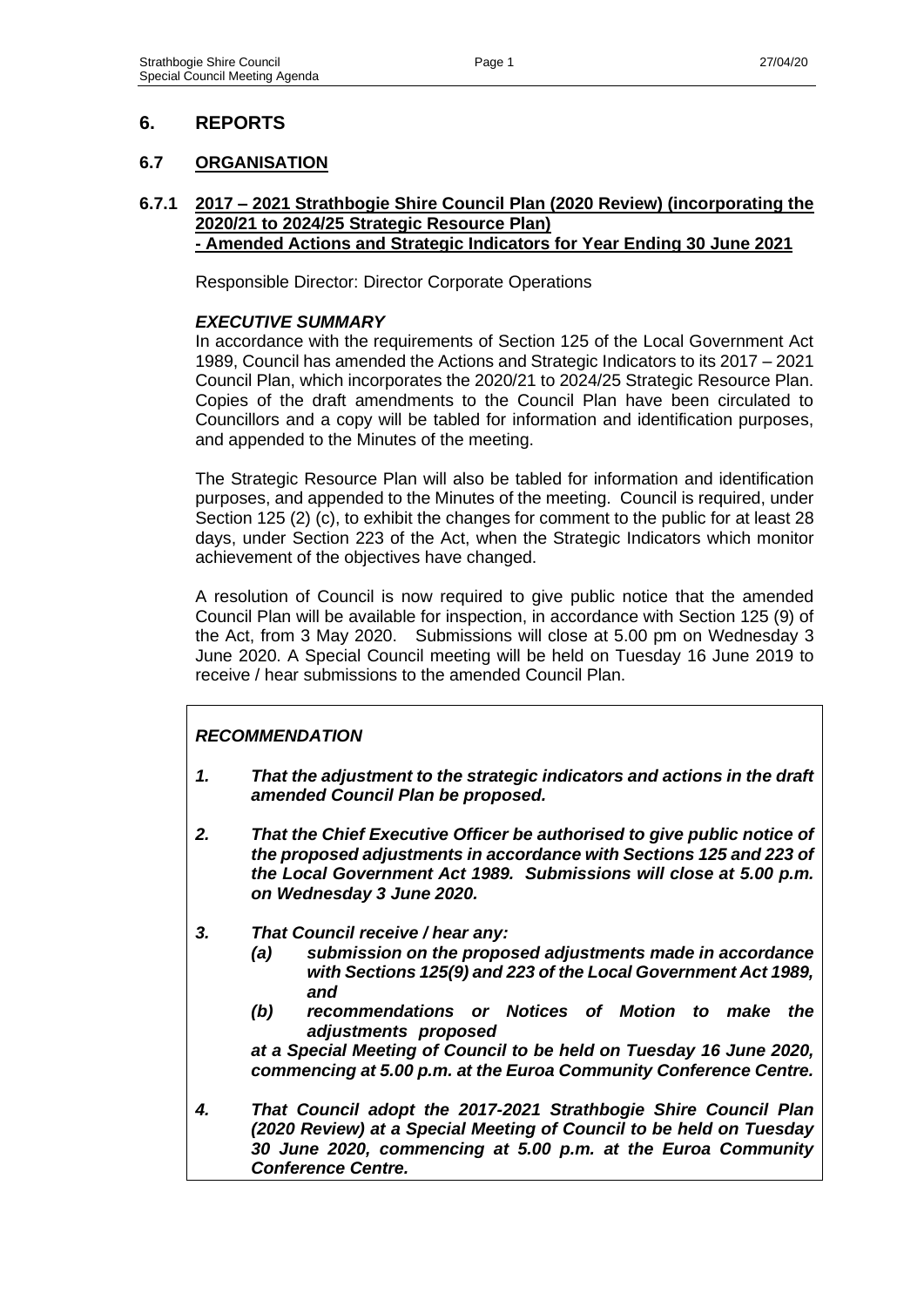6.7.1 2017 – 2021 Strathbogie Shire Council Plan (2020 Review) (incorporating the 2020/21 to 2024/25 Strategic Resource Plan) - Amended Actions and Strategic Indicators for Year Ending 30 June 2021 (cont.)

### *PURPOSE AND BACKGROUND*

Council is required at least once in each financial year under the Local Government Act 1989 Section 125 (7) to consider whether the current Council Plan requires any adjustment in respect of the remaining period of the Council Plan. As such, Council has reviewed the 2017 – 2021 Council Plan and adjusted the Actions and Strategic Indicators for year ending 30 June 2021.

The Council Plan is a strategic document of Council that sets its Vision / Mission / Goals and Objectives for the (4) four year term of the Council. The Actions that sit under each Goal ensure the organisation delivers what the Council has set as its long term strategic vision for its community.

The Strategic Resource Plan accompanies the Council plan and outlines resources necessary to deliver on Council Plan and other objectives.

#### *COMMUNITY ENGAGEMENT*

- The Council will, as of Wednesday 6 May 2020, place the statutory public notices in local newspapers advising that documents are now available for inspection and that written submission are being sought in accordance with Section 223 of the Local Government Act 1989.
- Council will provide details of the Budget via social media and its website.
- Council will also offer an option for submissions to be heard via remote access if possible.
- On line forums will also be offered as further means of providing information to the community and seeking feedback.
- Residents will also be offered the option of the Mayor reading out their submission on their behalf – noting that it does not allow for Councillors to ask questions of clarification.
- A further option will be to book submitters into a 10 minute window and have them come into an office and make their submission to Council from that room via videoconferencing technology.

Submissions will close at 5.00 p.m. on Wednesday 3 June 2020.

### *POLICY CONSIDERATIONS*

The Council Plan identifies a range of objectives and actions to achieve the goals of Council and its community.

#### *LEGAL CONSIDERATIONS*

The author of this report considers that the recommendation has no legal or statutory implications which require the consideration of Council as the preparation of the Council Plan satisfied the requirements of the Local Government Act, including the Strategic Planning Principles.

No member of Council staff, or other person engaged under a contract, involved in advising on or preparing this report has declared a direct or indirect interest in relation to the matter of the report.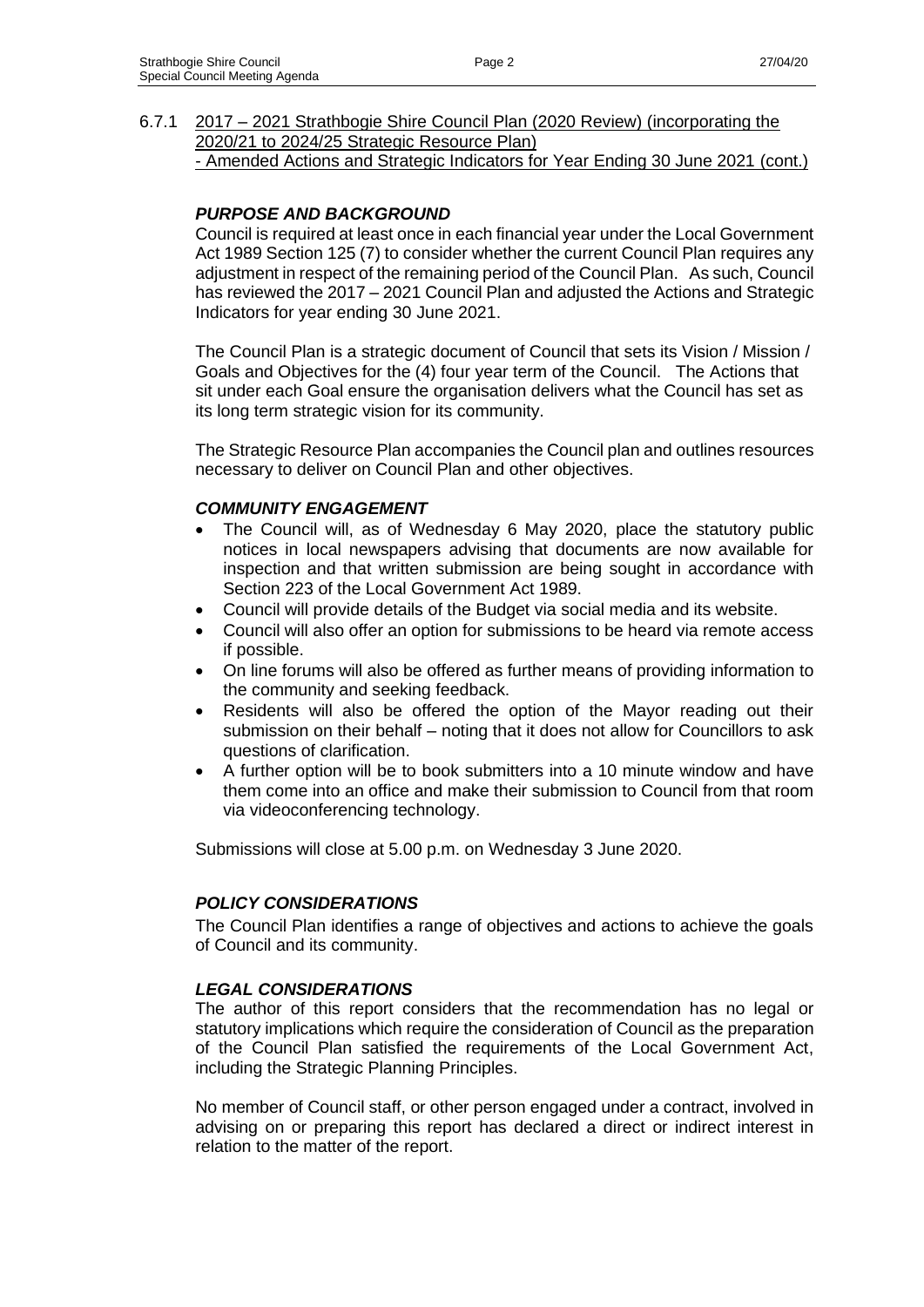6.7.1 2017 – 2021 Strathbogie Shire Council Plan (2020 Review) (incorporating the 2020/21 to 2024/25 Strategic Resource Plan) - Amended Actions and Strategic Indicators for Year Ending 30 June 2021 (cont.)

### *FINANCIAL CONSIDERATIONS*

Actions in the Council Plan are supported by provisions in Council's Budget document.

#### *SOCIAL CONSIDERATIONS*

The Council plan contains a range of actions designed to improve the community's way of life in a range of areas including :

- (a) sense of community
- (b) provision of community services
- (c) improving community health and well-being e.g. recreation facilities, public safety, health services and facilities or public health implications;
- (d) transport e.g. safety for travellers, emissions and fuel consumption, public transport usage, provision of a safe road network, walking and cycling or transportation needs of all people.

#### *CONCLUSION*

This report commences a process to update the Council Plan which provides for a range of outcomes to be achieved in the 2020/21 year.

#### *TABLED DOCUMENT/S*

- Draft 2020 Review of 2017-2021 Council Plan
- Draft Strategic Resource Plan 2020/21 2024/25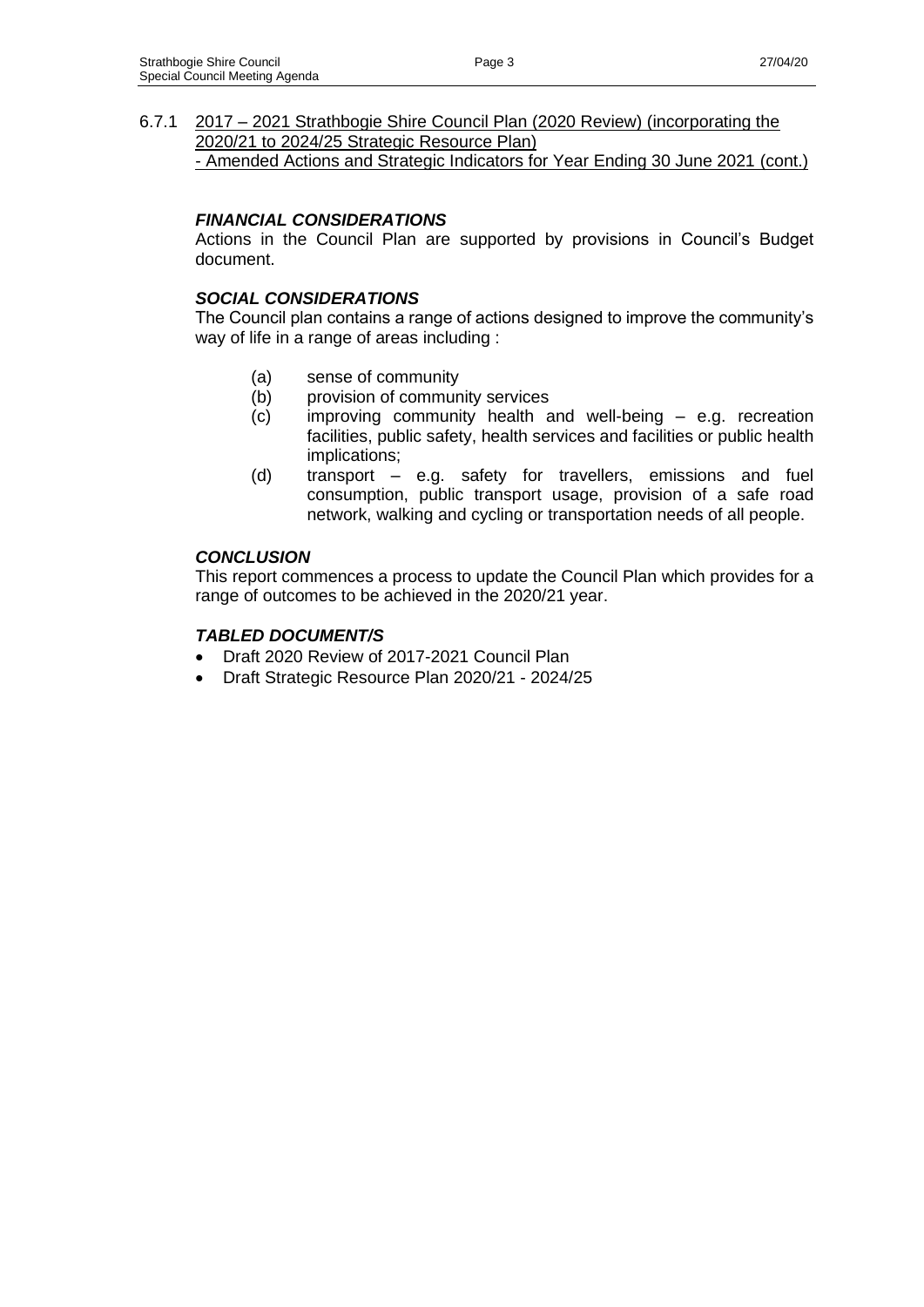### **6.7.2 Draft 2020/21 Strathbogie Shire Council Budget - Preparation of Budget, Rating Strategy and Fees and Charges for Exhibition and Comment**

Responsible Director: Director Corporate Operations

### *EXECUTIVE SUMMARY*

In accordance with the requirements of Section 127 of the Local Government Act 1989 (the Act), Council has prepared a budget for the financial year ending 30 June 2021.

Copies of the draft Budget have been circulated to Councillors for their information. Copies of the draft Budget, Rating Strategy and Fees and Charges will be tabled at the meeting for identification purposes, and will be appended to the Minutes of the meeting.

A resolution of Council is now required to give public notice that the budget will be available for inspection, in accordance with Section 129 of the Act.

Submissions on the proposed budget will be invited in accordance with Section 223 of the Act. Submissions will close at 5.00 pm on Wednesday 3 June 2020. A Special Council meeting will be held on Tuesday 16 June 2020 to receive / hear submissions to the draft Budget.

### *RECOMMENDATION*

- *1. That the draft Budget, Rating Strategy and Fees and Charges annexed to this resolution and initialled by the Mayor for identification be the budget prepared by Council for the purposes of Section 127 of the Local Government Act 1989.*
- *2. That the Chief Executive Officer be authorised to give public notice of the preparation of such budget, in accordance with Sections 129 and 223 of the Local Government Act 1989. Submissions will close at 5.00 p.m. on Wednesday 3 June 2020.*
- *3. That Council receive / hear any submission on any proposal (or proposals) contained in such budget, made in accordance with Sections 129 and 223 of the Local Government Act 1989, at a Special Council meeting to be held on Tuesday 16 June 2019, commencing at 5.00 p.m. at the Euroa Community Conference Centre.*
- *4. That Council authorise the Chief Executive Officer to undertake minor editorial changes, if required.*
- *5. That the 2020/21 Strathbogie Shire Council Budget be adopted at a Special Meeting of Council to be held on Tuesday 30 June 2020, commencing at 5.00 p.m. at the Euroa Community Conference Centre.*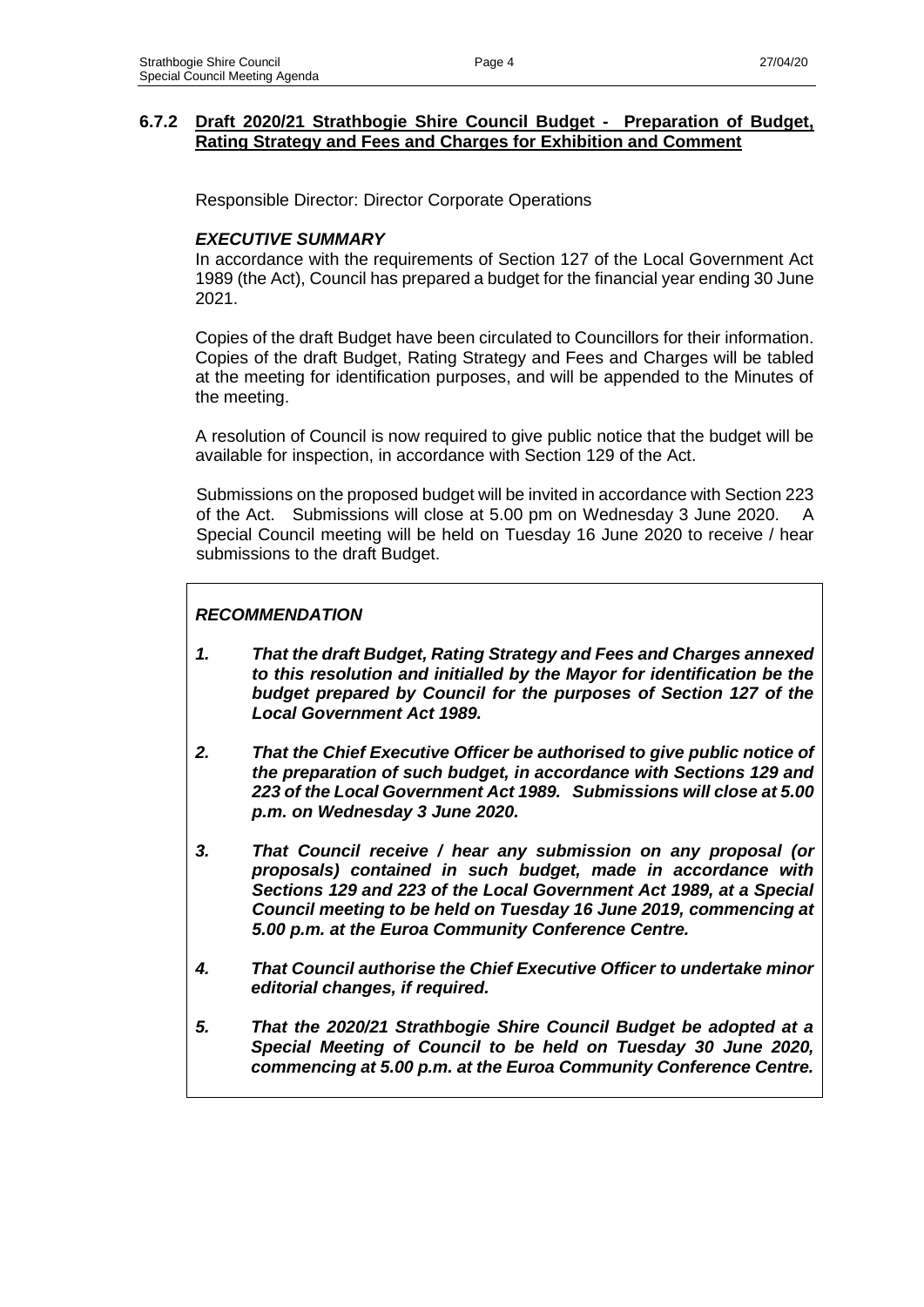#### 6.7.2 Draft 2020/21 Strathbogie Shire Council Budget - Preparation of Budget, Rating Strategy and Fees and Charges for Exhibition and Comment (cont.)

#### *BACKGROUND*

In accordance with the requirements of Section 127 of the Local Government Act 1989 (the Act), Council has prepared a budget for the financial year ending 30 June 2021.

In preparing the 2020/21 Draft Budget, the Council has considered many factors in an effort to continue to balance community expectations and benefits with financial responsibilities. The Council is pleased to place on public display a draft budget that works hard to maintain existing service levels and deliver strong investment in capital works across the municipality. The Council will continue to provide significant funding for renewal works on our ageing and outdated infrastructure, based on the requirements of the Road Management Plan and taking into account financial constraints.

The Council is proposing a 1.9% per cent increase in the average rate for 2020/21. This increase is below the State Government cap of 2.0% under the 'Fair Go Rates' legislation and is the third year that Council has delivered an increase less than the cap. This level allows for maintenance of existing service levels, fund a number of significant new initiatives and continue to allocate sufficient funds for the continuing strategic renewal of Council's infrastructure.

Waste charges will increase by 2.0 % with Council incurring additional costs due to challenges in relation to disposal of recycling materials and designing an scoping rehabilitation of the Violet Town landfill.

Funding of \$350,000 is provided to prepare detailed design and cost estimates for rehabilitation of the Violet Town . It is proposed to undertake the actual rehabilitation works in 2021/22 using loan borrowings to fund and complete the project.

**ACTIVITY EXPENDITURE (m)** Roads - including resealing, re sheeting and rehabilitation 3.450 Road Bridges and Culverts **Canadian Culverts** and Culverts and Culverts and Culverts and Culverts and Culverts and Culverts and Culverts and Culverts and Culverts and Culverts and Culverts and Culverts and Culverts and Cul Pedestrian Bridges **Development Contract Contract Contract Contract Contract Contract Contract Contract Contract Contract Contract Contract Contract Contract Contract Contract Contract Contract Contract Contract Contract C** Drainage 0.573 Aquatic Facilities 1.440 Footpaths 6.150 Plant and Machinery 0.747 Buildings 0.760 Information Technology **0.400** Parks, Open, Spaces and Streetscapes 1.600

The 2020/21 Draft Budget provides for new capital works of \$9.9 million with the following highlights: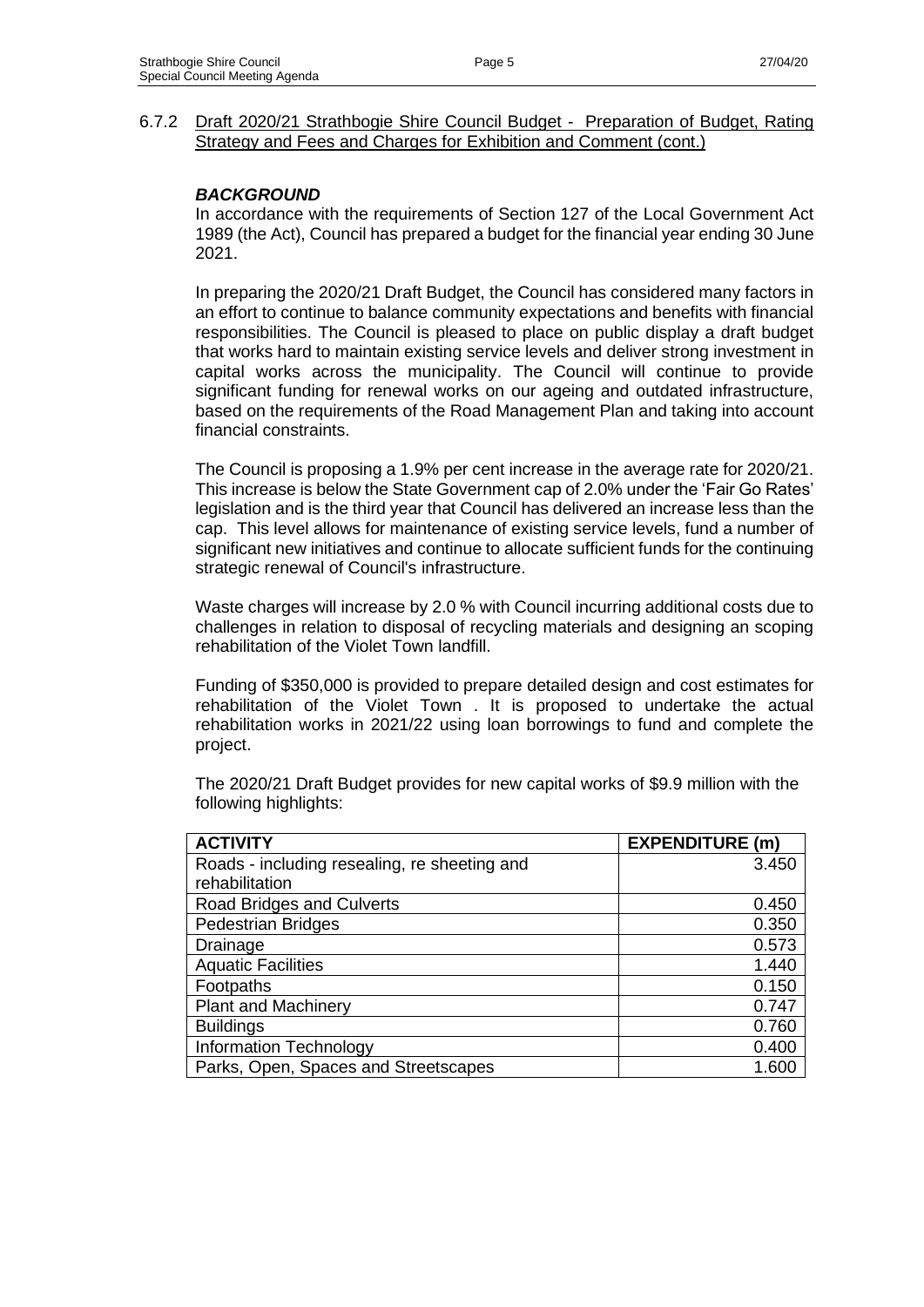#### 6.7.2 Draft 2020/21 Strathbogie Shire Council Budget - Preparation of Budget, Rating Strategy and Fees and Charges for Exhibition and Comment (cont.)

In addition to the four year period covered by this Budget the Long Term Financial Plan has been extended to cover a ten year period which allows for a total expenditure over that period of \$ 87.17 m including:

| Renewal and upgrade of aquatic facilities   | 4.30  |
|---------------------------------------------|-------|
| Rehabilitation of the Violet Town Land fill | 5.00  |
| Roads                                       | 42.00 |
| <b>Buildings, Recreation, Open Spaces</b>   | 10.00 |
| Road Bridges and Culverts                   | 4.25  |
| <b>Pedestrian Bridges</b>                   | .35   |
| Footpaths                                   | 2.52  |
| Drainage                                    | 5.21  |
| Plant and equipment renewal                 | 9.64  |
| Information Technology                      | 3.90  |

# *KEY ISSUES AND DISCUSSION*

- Level of rate increase
- Service delivery

.

• Capital works program

# *COMMUNITY ENGAGEMENT*

- The Council will, as of Wednesday 6 May 2020, place the statutory public notices in local newspapers advising that documents are now available for inspection and that written submission are being sought in accordance with Section 223 of the Local Government Act 1989.
- Council will provide details of the Budget via social media and its website.
- Council will also offer an option for submissions to be heard via remote access if possible.
- On line forums will also be offered as further means of providing information to the community and seeking feedback.
- Residents will also be offered the option of the Mayor reading out their submission on their behalf – noting that it does not allow for Councillors to ask questions of clarification.
- A further option will be to book submitters into a 10 minute window and have them come into an office and make their submission to Council from that room via videoconferencing technology.

Submissions will close at 5.00 p.m. on Wednesday 3 June 2020.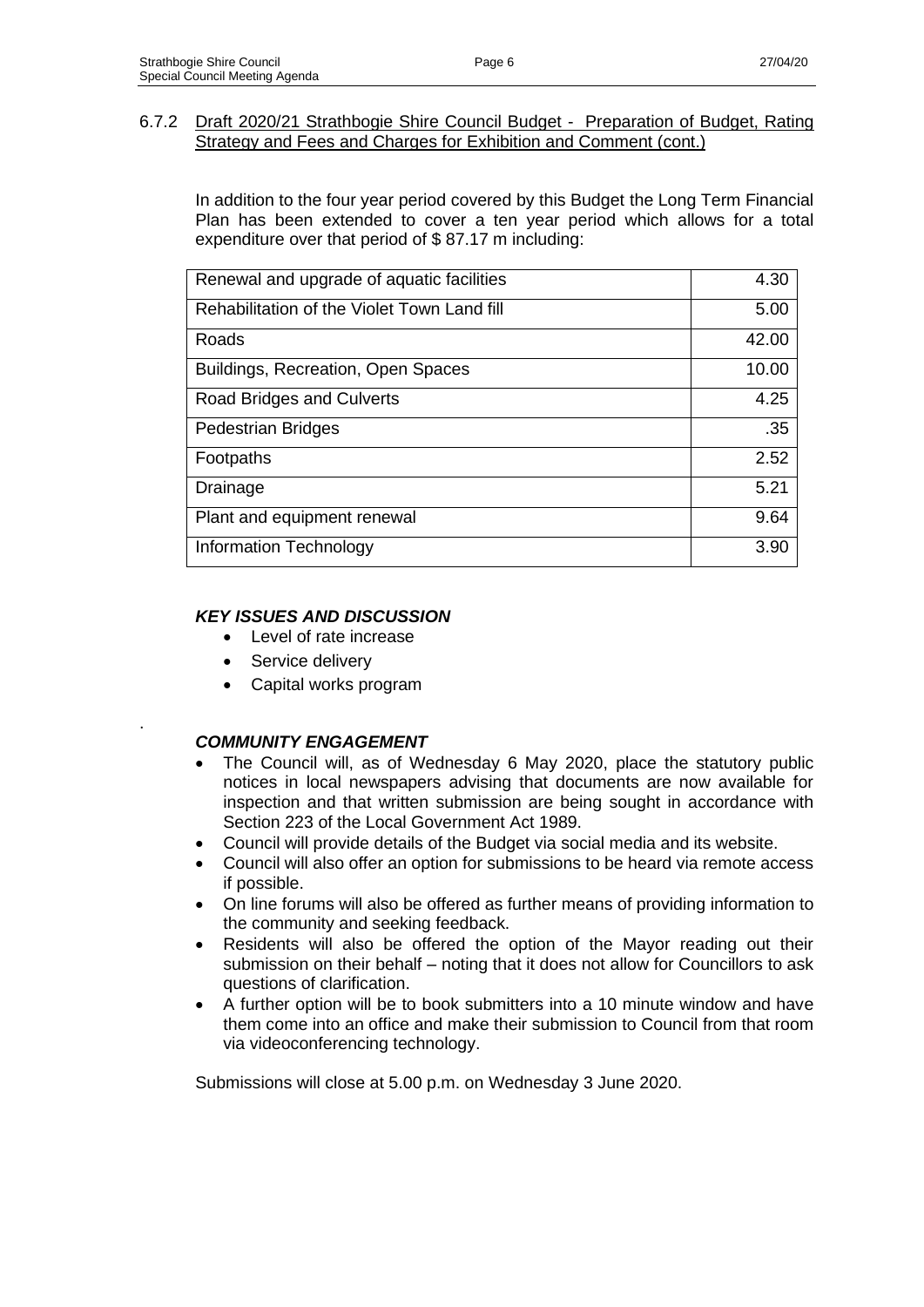#### 6.7.2 Draft 2020/21 Strathbogie Shire Council Budget - Preparation of Budget, Rating Strategy and Fees and Charges for Exhibition and Comment (cont.)

### *POLICY CONSIDERATIONS*

The budget document provides financial resources to achieve the Council Plan objectives, deliver services to the community and provide a capital works program for the benefit of the community.

### *LEGAL CONSIDERATIONS*

Preparation of the Budget satisfies the requirements of the Local Government Act, including the Financial Management Principles and Strategic Planning Principles.

No member of Council staff, or other person engaged under a contract, involved in advising on or preparing this report has declared a direct or indirect interest in relation to the matter of the report.

### *FINANCIAL CONSIDERATIONS*

The Budget is Council's key financial document and provides funding to achieve Council's objectives.

#### *ENVIRONMENTAL/SUSTAINABILITY CONSIDERATIONS*

Within the Budget are a number of provisions which allocate funding to environment and sustainability programs.

#### *SOCIAL CONSIDERATIONS*

The Budget provides funding for a range of programs which are designed to improve :

- (a) sense of community e.g. cultural activities, stakeholder participation, recognition of diversity, cultural heritage or social cohesion;
- (b) community services e.g. range and quality of services for different groups (children and families, young people, elderly people and people with disabilities), accessibility of services or cost of services;
- (c) community health and well-being e.g. recreation facilities, public safety, health services and facilities or public health implications;
- (d) (e) transport e.g. safety for travellers, emissions and fuel consumption, public transport usage, walking and cycling or transportation needs of all people.

#### *TABLED DOCUMENTS*

- Budget Report 2020/21
- Rating Strategy 2020/21
- Fees and Charges 2020/21